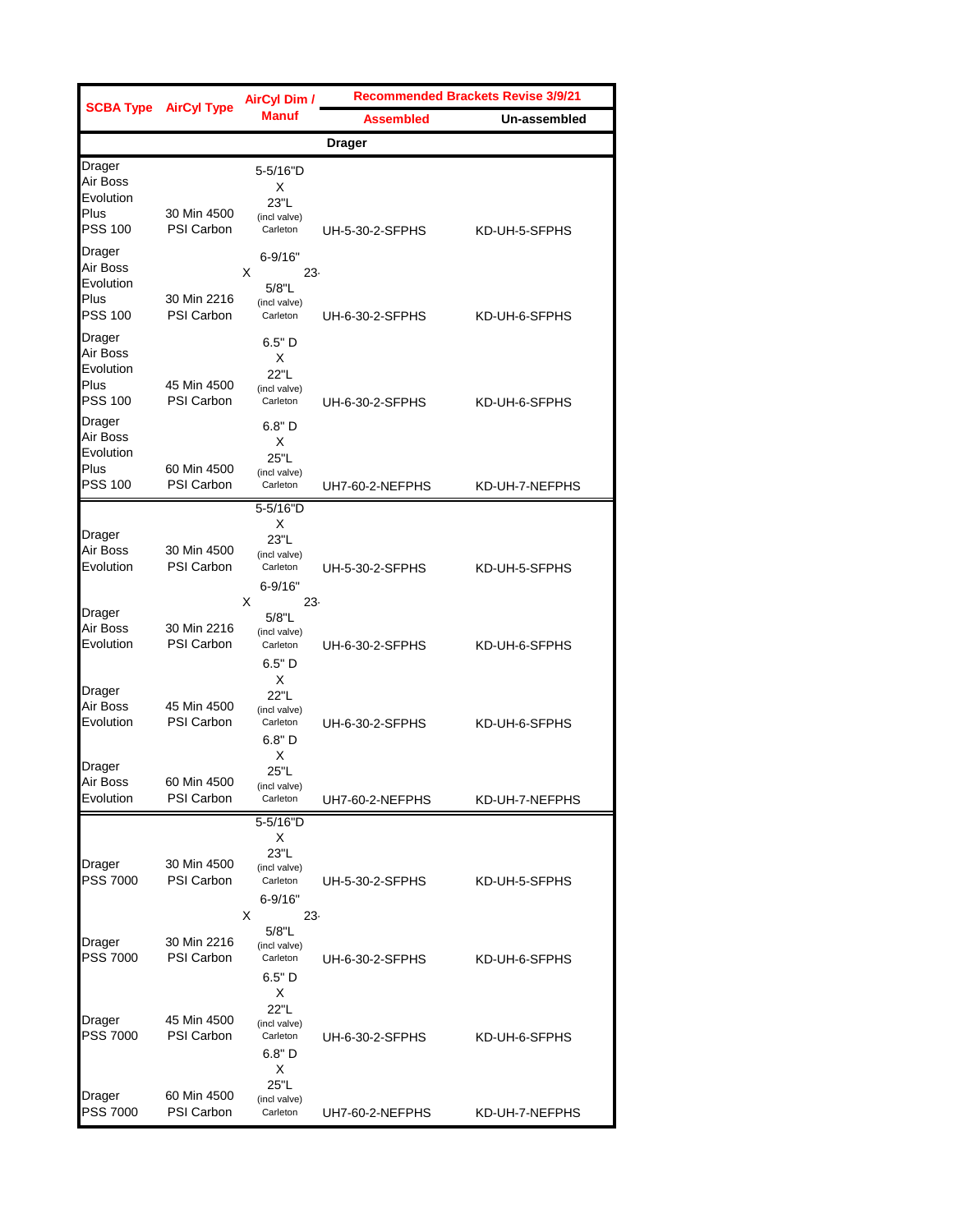|                                            | <b>SCBA Type AirCyl Type</b>     | <b>AirCyl Dim /</b>                                                 | <b>Recommended Brackets</b> |                             |
|--------------------------------------------|----------------------------------|---------------------------------------------------------------------|-----------------------------|-----------------------------|
|                                            |                                  | <b>Manuf</b>                                                        | Assembled                   | Un-assembled                |
|                                            |                                  |                                                                     | <b>GLOBAL</b>               |                             |
| Global Safety 30 Min 4500<br>Pioneer       | <b>PSI Carbon</b>                | 5.3"D<br>X<br>23"L<br>(incl valve)<br>Carleton<br>$6.5"$ D          | UH-5-30-2-SFPHS             | KD-UH-5-SFPHS               |
| Global Safety 45 Min 4500<br>Pioneer       | <b>PSI Carbon</b>                | X<br>21"L<br>(incl valve)<br>Carleton<br>6.9" D<br>X                | UH-6-30-2-SFPHS             | KD-UH-6-SFPHS               |
| Global Safety 60 Min 4500<br>Pioneer       | <b>PSI Carbon</b>                | 24-3/4"L<br>(incl valve)<br>Carleton                                | UH7-30-2-NEFPHS             | KD-UH-7-NEFPHS              |
|                                            |                                  |                                                                     | <b>INTERSPIRO</b>           |                             |
| Interspiro<br>Spiromatic<br>S <sub>4</sub> | 30 Min 4500<br><b>PSI Carbon</b> | 5.4" D<br>X<br>22"L<br>(incl valve)<br>SCI<br>$6.3"$ D<br>X         | UH-5-30-2-SFPHS             | KD-UH-5-SFPHS               |
| Interspiro<br>Spiromatic<br>S4             | 45 Min 4500<br><b>PSI Carbon</b> | 23"L<br>(incl valve)<br>Carleton<br>$6.9"$ D<br>X                   | UH-6-30-1-SFPHS             | KD-UH-6-SFPHS               |
| Interspiro<br>Spiromatic<br>S <sub>4</sub> | 60Min 4500<br>PSI Carbon         | 24-1/2"L<br>(incl valve)<br>Carleton                                | UH7-60-2-NEFPHS             | KD-UH-7-NEFPHS              |
|                                            |                                  |                                                                     | ISI (Avon-ISI)              |                             |
| ISI (Avon)<br>Viking DXL                   | 30 Min 4500<br><b>PSI Carbon</b> | 5.4" D<br>X<br>23-1/4"L<br>(incl valve)<br>Carlton<br>$6.4"$ D<br>X | UH-5-30-2-SFPHS             | KD-UH-5-SFPHS               |
| ISI (Avon)<br><b>Viking DXL</b>            | 45 Min 4500<br>PSI Carbon        | 23"L<br>(incl valve)<br>Carleton<br>6.-7/8" D                       | UH-6-30-1-SFPHS             | KD-UH-6-SFPHS               |
| ISI (Avon)<br>Viking DXL                   | 60Min 4500<br>PSI Carbon         | X<br>24-3/4"L<br>(incl valve)<br>Carleton                           | UH7-60-2-NEFPHS             | KD-UH-7-NEFPHS              |
|                                            |                                  |                                                                     |                             | <b>Recommended Brackets</b> |
| <b>SCBA Type</b>                           | <b>AirCyl Type</b>               | <b>AirCyl Dim /</b><br><b>Manuf</b>                                 | <b>Assembled</b>            | Un-assembled                |
|                                            |                                  |                                                                     |                             |                             |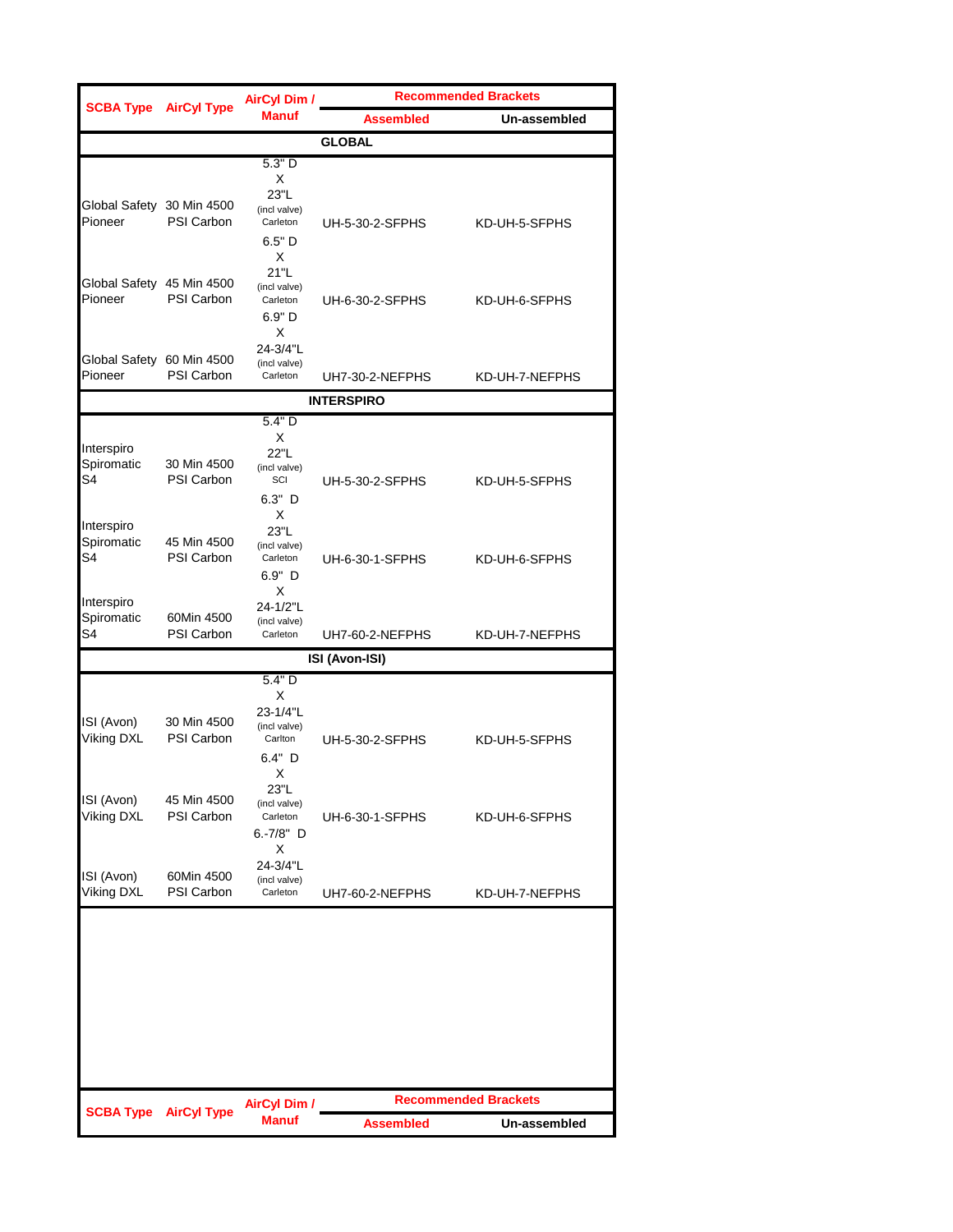|                        |                              |                          | ISI (Avon-ISI)                      |                             |
|------------------------|------------------------------|--------------------------|-------------------------------------|-----------------------------|
|                        |                              | 5.3"D                    |                                     |                             |
| ISI (Avon)             |                              | X                        |                                     |                             |
| Viking Z-7             | 30 Min 4500                  | 23-1/4"L<br>(incl valve) |                                     |                             |
|                        | <b>PSI Carbon</b>            | Carlton                  |                                     |                             |
|                        |                              | 6-9/16"D                 |                                     |                             |
| ISI (Avon)             | 30 Min                       | X<br>23-1/2"L            |                                     |                             |
| Viking Z-7             | 2216 PSI                     | (incl valve)             |                                     |                             |
|                        | Carbon                       | Carleton                 |                                     |                             |
|                        |                              | 6.4" D                   |                                     |                             |
| ISI (Avon)             |                              | Х<br>23"L                |                                     |                             |
| Viking Z-7             | 45 Min 4500                  | (incl valve)             |                                     |                             |
|                        | PSI Carbon                   | Carleton<br>$6.-7/8"$ D  |                                     |                             |
|                        |                              | Χ                        |                                     |                             |
| ISI (Avon)             |                              | 24-1/2"L                 |                                     |                             |
| Viking Z-7             | 60Min 4500<br>PSI Carbon     | (incl valve)<br>Carleton |                                     |                             |
|                        |                              |                          |                                     |                             |
|                        |                              |                          |                                     |                             |
|                        |                              | 5.4"D                    | <b>MSA</b>                          |                             |
|                        |                              | X                        |                                     |                             |
|                        |                              | 21-1/2"L                 |                                     |                             |
| <b>MSA</b><br>Firehawk | 30Min 4500<br>PSI Carbon     | (incl valve)<br>Luxfer   | UH-5-30-2-SFPHS                     | KD-UH-5-SFPHS               |
|                        |                              |                          |                                     |                             |
|                        |                              | $6.75"$ D                |                                     |                             |
| <b>MSA</b>             | 30Min 2216                   | X                        |                                     |                             |
| Firehawk               | PSI Carbon                   | 22-1/4"L                 | (incl valve) Luxfer UH-6-30-2-SFPHS | KD-UH-6-SFPHS               |
|                        |                              |                          |                                     |                             |
|                        |                              | $6.75"$ D                |                                     |                             |
| <b>MSA</b>             | 30Min 3000                   | X<br>23-1/2"L            |                                     |                             |
| Firehawk               | PSI Carbon                   |                          | (incl valve) Luxfer UH-6-30-2-SFPHS | KD-UH-6-SFPHS               |
|                        | 45 Min 4500                  |                          |                                     |                             |
|                        | <b>PSI Low</b>               | 6.3" D<br>Х              |                                     |                             |
| MSA                    | Profile                      | 23-1/4"L                 |                                     |                             |
| Firehawk               | Carbon                       |                          | (incl valve) Luxfer UH-6-30-2-SFPHS | KD-UH-6-SFPHS               |
|                        |                              | 6.8" D                   |                                     |                             |
|                        | 45 Min 4500                  | X                        |                                     |                             |
| <b>MSA</b>             | PSI Stubby                   | 21-1/4"L                 |                                     |                             |
| Firehawk               | Carbon                       |                          | (incl valve) Luxfer UH-6-30-3-SFPHS | KD-UH-6-SFPHS               |
|                        |                              |                          |                                     |                             |
|                        |                              |                          |                                     |                             |
|                        |                              |                          |                                     |                             |
|                        |                              |                          |                                     |                             |
|                        |                              | <b>AirCyl Dim /</b>      |                                     | <b>Recommended Brackets</b> |
|                        | <b>SCBA Type AirCyl Type</b> | <b>Manuf</b>             | <b>Assembled</b>                    | Un-assembled                |
|                        |                              |                          | <b>MSA (Con't)</b>                  |                             |
|                        |                              | 7.1" D                   |                                     |                             |
|                        | 60Min                        | X                        |                                     |                             |
| MSA                    | 4500 PSI                     | 24"L                     |                                     |                             |
| Firehawk               | Carbon                       |                          | (incl valve) Luxfer UH7-60-3-NEFPHS | KD-UH-7-NEFPHS              |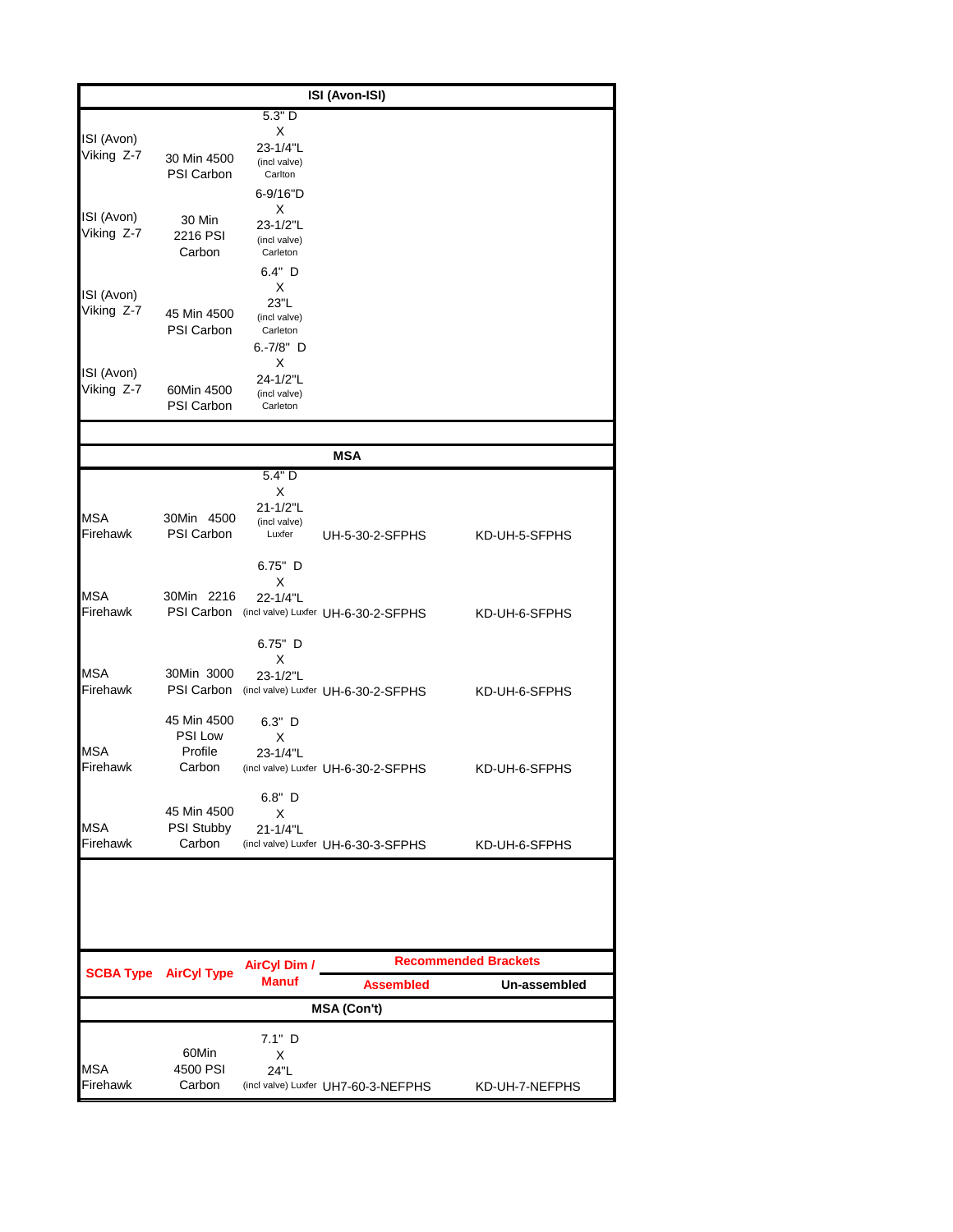|                           |                                             | 5.4" D<br>Х                                       |                                                                                       |                                |
|---------------------------|---------------------------------------------|---------------------------------------------------|---------------------------------------------------------------------------------------|--------------------------------|
| <b>MSA</b><br>$M-7$       | 30Min 4500<br>PSI Carbon                    | 21-1/2"L<br>(incl valve)<br>Luxfer                | UH-5-30-2-SFPHS                                                                       | KD-UH-5-SFPHS                  |
| <b>MSA</b><br>M-7         | 30Min 2216                                  | $6.75"$ D<br>х<br>22-1/4"L<br>$6.75"$ D           | PSI Carbon (incl valve) Luxfer UH-6-30-2-SFPHS                                        | KD-UH-6-SFPHS                  |
| <b>MSA</b><br>M-7         | 30Min 3000                                  | Х<br>23-1/2"L                                     | PSI Carbon (incl valve) Luxfer UH-6-30-2-SFPHS                                        | KD-UH-6-SFPHS                  |
| <b>MSA</b><br>M-7         | 45 Min 4500<br>PSI Low<br>Profile<br>Carbon | $6.3"$ D<br>X<br>23-1/4"L                         | (incl valve) Luxfer UH-6-30-2-SFPHS                                                   | KD-UH-6-SFPHS                  |
| <b>MSA</b><br>M-7         | 45 Min 4500<br><b>PSI Stubby</b><br>Carbon  | $6.8"$ D<br>х<br>21-1/4"L                         | (incl valve) Luxfer UH-6-30-3-SFPHS                                                   | KD-UH-6-SFPHS                  |
| <b>MSA</b><br>M-7         | 60Min<br>4500 PSI<br>Carbon                 | $7.1"$ D<br>X<br>24"L                             | (incl valve) Luxfer UH7-60-3-NEFPHS                                                   | KD-UH-7-NEFPHS                 |
|                           |                                             |                                                   |                                                                                       |                                |
|                           |                                             |                                                   |                                                                                       |                                |
|                           |                                             |                                                   |                                                                                       | <b>Recommended Brackets</b>    |
|                           | <b>SCBA Type AirCyl Type</b>                | <b>AirCyl Dim /</b><br><b>Manuf</b>               | <b>Assembled</b>                                                                      | Un-assembled                   |
|                           |                                             |                                                   | <b>MSA (Con't)</b>                                                                    |                                |
| <b>MSA</b><br>Stealth     | 30Min 4500<br><b>PSI Carbon</b>             | 5.4" D<br>X<br>21-1/2"L<br>(incl valve)<br>Luxfer | UH-5-30-2-SFPHS                                                                       | KD-UH-5-SFPHS                  |
| MSA                       | 30Min 2216                                  | $6.75"$ D<br>х<br>22-1/4"L                        |                                                                                       |                                |
| Stealth<br>MSA<br>Stealth | 30Min 3000<br>PSI Carbon                    | $6.75"$ D<br>X<br>23-1/2"L                        | PSI Carbon (incl valve) Luxfer UH-6-30-2-SFPHS<br>(incl valve) Luxfer UH-6-30-2-SFPHS | KD-UH-6-SFPHS<br>KD-UH-6-SFPHS |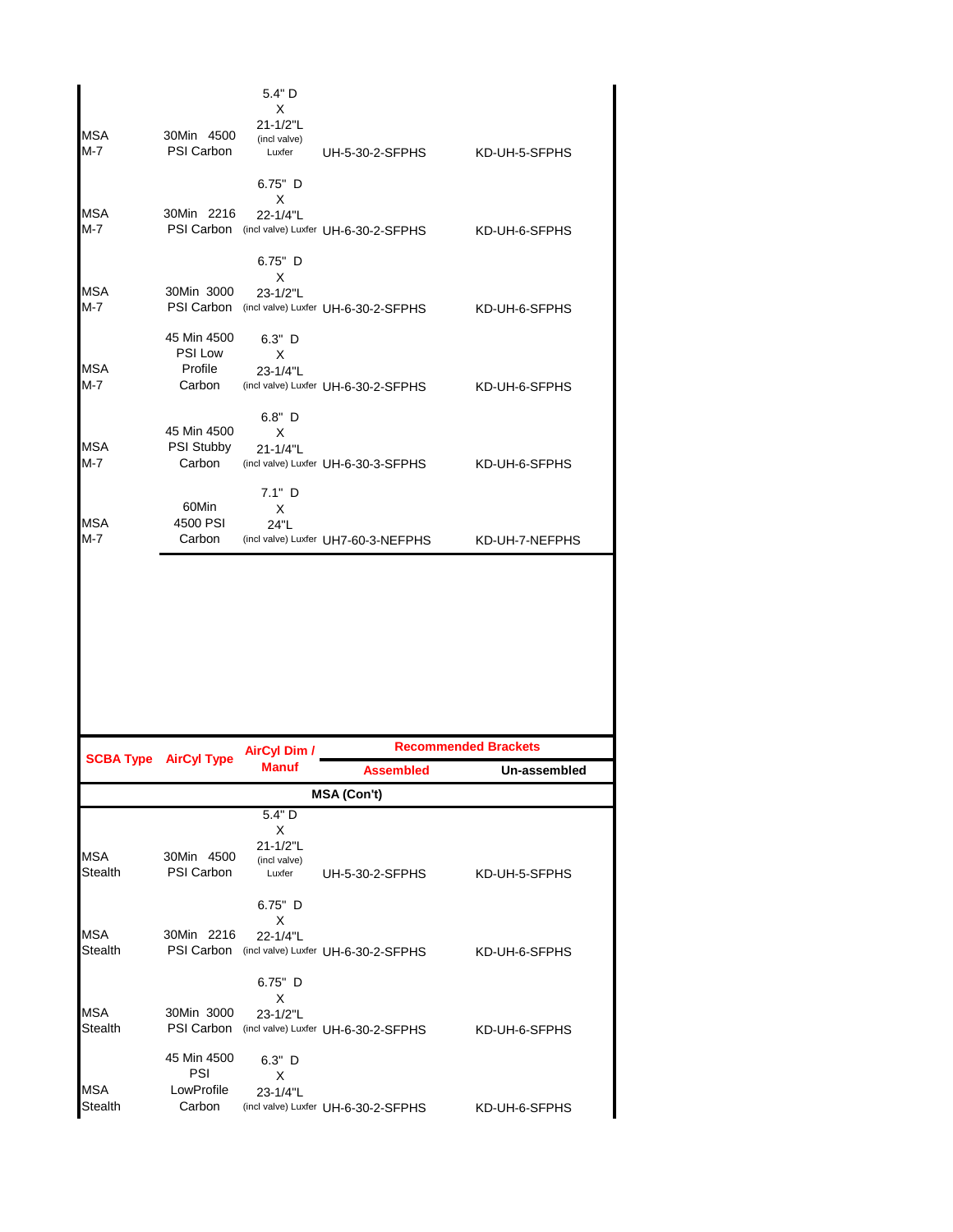| MSA<br>Stealth      | 45 Min 4500<br>PSI Stubby<br>Carbon | $6.8"$ D<br>X<br>21-1/4"L<br>7.1" D             | (incl valve) Luxfer UH-6-30-3-SFPHS | KD-UH-6-SFPHS                               |
|---------------------|-------------------------------------|-------------------------------------------------|-------------------------------------|---------------------------------------------|
| MSA<br>Stealth      | 60Min<br>4500 PSI<br>Carbon         | X<br>24"L                                       | (incl valve) Luxfer UH7-60-3-NEFPHS | KD-UH-7-NEFPHS                              |
|                     |                                     | <b>AirCyl Dim /</b>                             |                                     | <b>Recommended Brackets</b>                 |
|                     | <b>SCBA Type AirCyl Type</b>        | <b>Manuf</b>                                    | <b>Assembled</b>                    | Un-assembled                                |
|                     |                                     |                                                 | <b>MSA (Con't)</b>                  |                                             |
|                     | 30 Min                              | 6-11/16" D<br>X<br>24" L                        |                                     |                                             |
| <b>MSA</b><br>G-1   | 2216<br>PSI<br>Alum<br>Flat Top     | Luxfer<br>Alum<br>Flat Top                      | LP-6-30-3-SFPHS                     | KD-LP-6-SFPHS                               |
| <b>MSA</b>          |                                     | 6.75" D                                         |                                     |                                             |
| $G-1$               | 30Min 3000 X<br>PSI                 | $23 -$<br>5.4" D                                | 1/2" Luxfer LP-6-30-3-SFPHS         | KD-LP-6-SFPHS                               |
| MSA<br>$G-1$        | 30Min 4500<br>PSI                   | X<br>$21 - 1/2"$<br>Luxfer                      | LP-5-30-2-SFPHS                     | KD-UH-5-SFPHS                               |
| <b>MSA</b><br>$G-1$ | 45 Min 4500<br>PSI Low<br>Profile   | 6.3"<br>X<br>$23 - 1/4"$<br>Luxfer<br>6.8"D     | LP-6-30-2-SFPHS                     | KD-LP-6-SFPHS                               |
| <b>MSA</b><br>$G-1$ | 45 Min 4500<br>PSI                  | X<br>$21 - 1/4"$<br>Luxfer                      | LP-6-30-3-SFPHS                     | KD-LP-6-SFPHS                               |
| <b>MSA</b><br>$G-1$ | 60Min<br>4500<br>PSI                | 7.1"D<br>X<br>24" Luxfer                        | UH7-60-2-NEFPHS                     | KD-UH-7-NEFPHS                              |
| <b>MSA</b><br>$G-1$ | 30 Min<br>5500<br>PSI<br>45 Min     | 4.95"D<br>X<br>22.25"L<br>Luxfer<br>6.0" D<br>X | SC-50-H-5-SFPHS                     | N/A                                         |
| MSA                 | 5500                                | 22.25"L                                         |                                     |                                             |
| G-1                 | PSI                                 | Luxfer                                          | SC-50-H-6-SFPHS                     | N/A                                         |
|                     | <b>SCBA Type AirCyl Type</b>        | <b>AirCyl Dim /</b><br><b>Manuf</b>             | <b>Assembled</b>                    | <b>Recommended Brackets</b><br>Un-assembled |
|                     |                                     |                                                 | <b>Scott</b>                        |                                             |
|                     |                                     | 6-9/16"D                                        |                                     |                                             |
| Scott<br>X-3        | 30Min<br>2216<br>PSI                | X<br>23-1/2" L<br>Luxfer<br>5.4" D<br>X         | LP-6-30-2-SFPHS                     | KD-LP-6-SFPHS                               |
| Scott<br>X-3        | 30Min<br>4500<br>PSI                | $21 - 1/2"$<br>Luxfer                           | LP-5-30-3-SFPHS                     | KD-LP-5-SFPHS                               |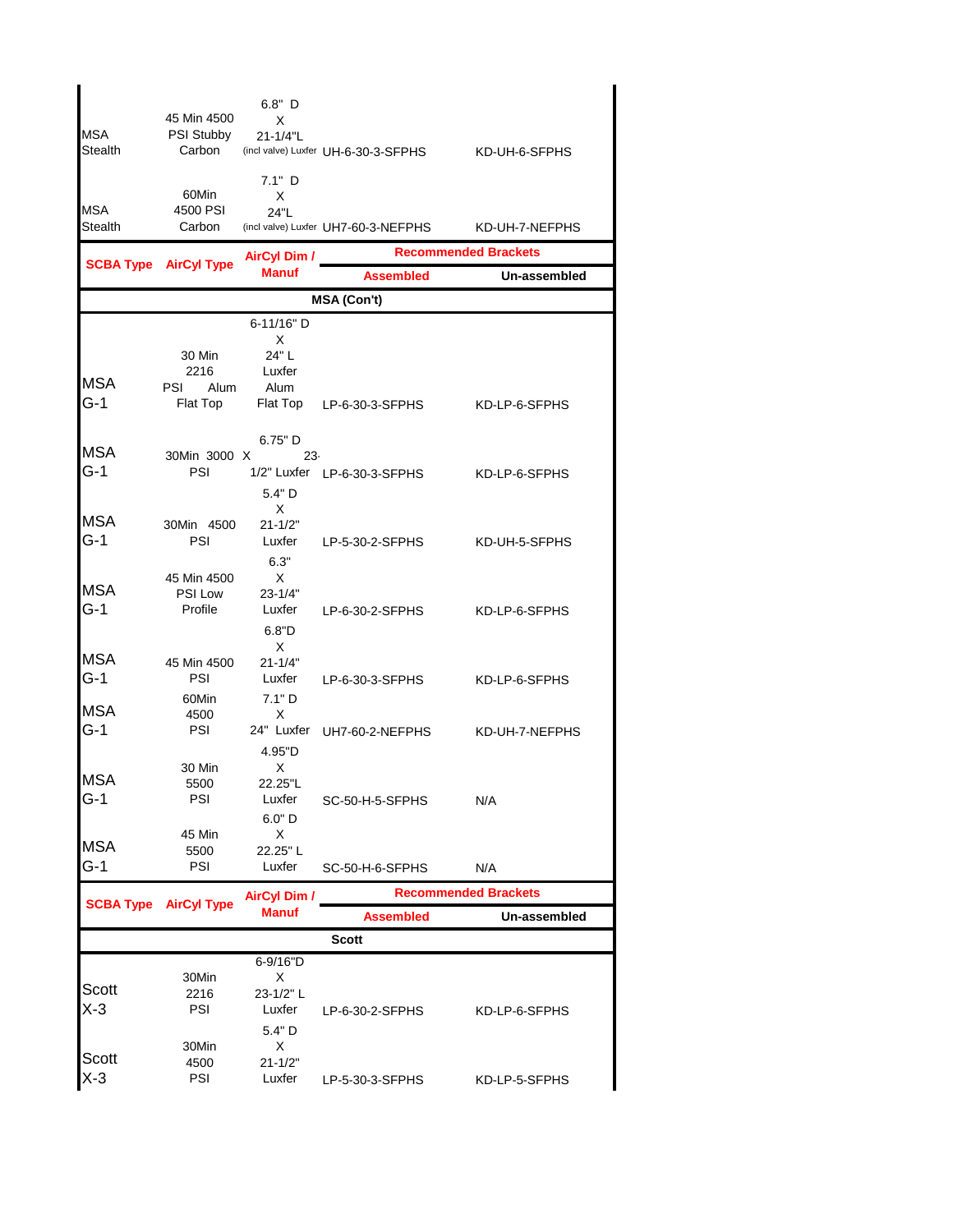| Scott<br>$X-3$ | 30Min<br>5500<br>PSI                       | 4.95"D<br>X<br>22.25"L<br>Luxfer                 | SC-50-H-5-SFPHS                     | N/A                         |
|----------------|--------------------------------------------|--------------------------------------------------|-------------------------------------|-----------------------------|
| Scott<br>$X-3$ | 45Min 4500<br>PSI                          | $6.2"$ D<br>X<br>$6.0"$ D<br>X                   | 23-1/2" L SCI SC-50-H-6-SFPHS       | N/A                         |
| Scott<br>$X-3$ | 45Min 5500<br>PSI                          | 22.25"L<br>Luxfer<br>$6 - 7/8"D$                 | SC-50-H-6-SFPHS                     | N/A                         |
| Scott<br>$X-3$ | 60Min<br>4500<br>PSI                       | X<br>$24 - 3/4"$<br>Luxfer                       | UH-7-30-3-SFPHS                     | KD-UH-7-SFPHS               |
| Scott<br>$X-3$ | 60Min<br>5500<br>PSI<br>75Min              | 6.53" D<br>X<br>24.5"L<br>Luxfer<br>7.15" D<br>X | UH-7-30-3-SFPHS                     | KD-UH-7-SFPHS               |
| Scott<br>$X-3$ | 5500<br>PSI                                | 25.5"L<br>Luxfer                                 | UH7-60-3-NEFFPHS                    | KD-UH-7-NEFPHS              |
|                |                                            |                                                  |                                     |                             |
|                | <b>SCBA Type AirCyl Type</b>               | <b>AirCyl Dim /</b>                              |                                     | <b>Recommended Brackets</b> |
|                |                                            | <b>Manuf</b>                                     | <b>Assembled</b>                    | Un-assembled                |
|                |                                            | 5.4"D                                            | Scott (Con't)                       |                             |
| Scott<br>AP-50 | 30Min<br>4500 PSI<br>Carbon                | X<br>21-1/2"L<br>(incl valve)<br>Luxfer          | SC-50-H-5-SFPHS                     | KD-LP-5-SFPHS               |
| Scott<br>AP-50 | 30Min<br>2216 PSI<br>Carbon                | 6-9/16" D<br>Х<br>23-1/2"L<br>$6.2"$ D           | (incl valve) Luxfer SC-50-H-6-SFPHS | KD-LP-6-SFPHS               |
| Scott<br>AP-50 | 45Min 4500<br>PSI Low<br>Profile<br>Carbon | X<br>23-1/4"L<br>(incl valve)<br>SCI             | SC-50-H-6-SFPHS                     | KD-LP-6-SFPHS               |
| Scott<br>AP-50 | 45Min 4500<br>PSI<br>Stubby<br>Carbon      | $6.8"$ D<br>X<br>21-1/4"L                        | (incl valve) Luxfer SC-50-H-6-SFPHS | KD-LP-6-SFPHS               |
| Scott<br>AP-50 | 60Min<br>4500 PSI<br>Carbon                | 6-7/8" D<br>X<br>24-3/4"L                        | (incl valve) Luxfer SC50-H-7-NEFPHS | KD-UH-7-NEFPHS              |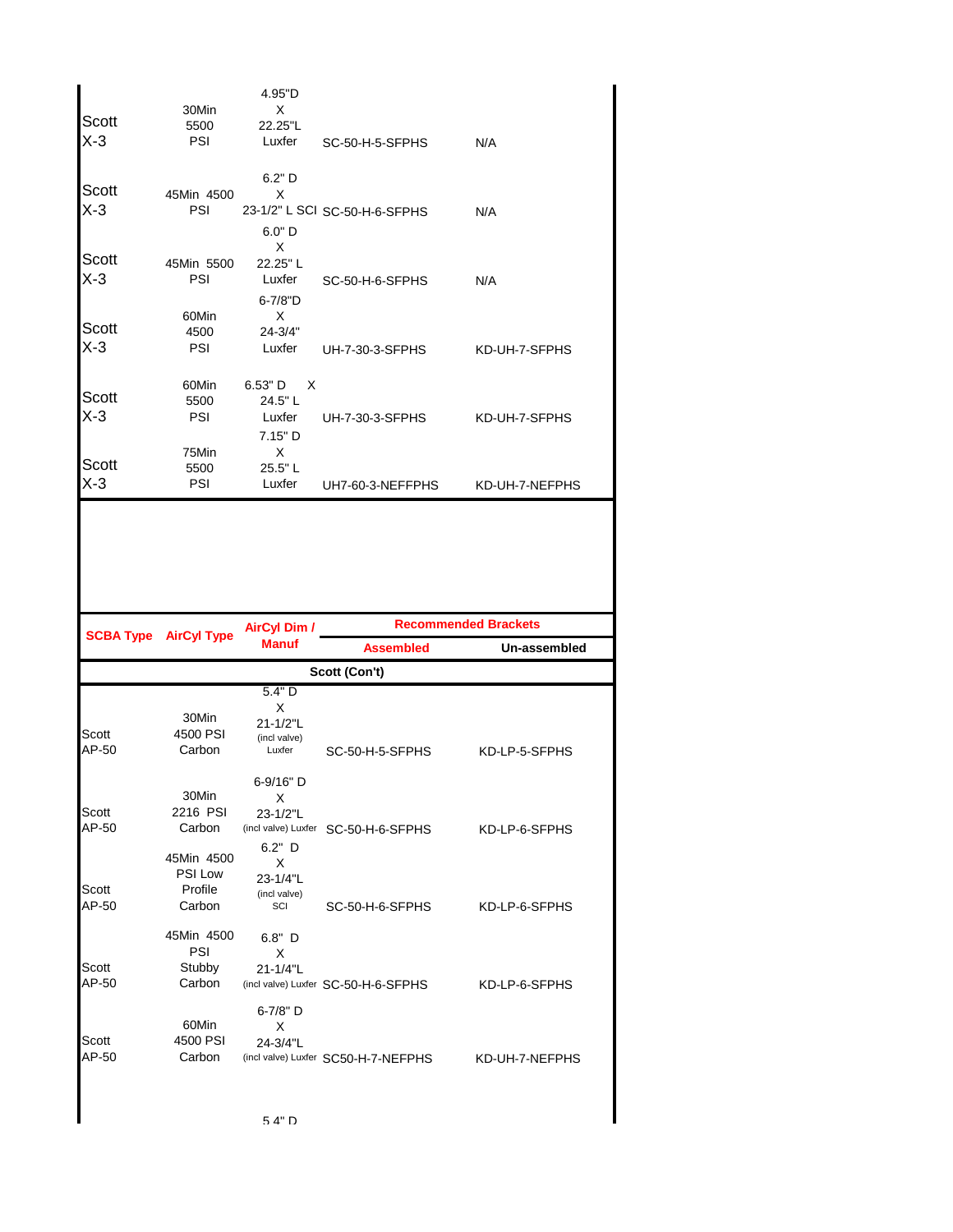|                  | 30Min                        | х                                   |                               |                             |
|------------------|------------------------------|-------------------------------------|-------------------------------|-----------------------------|
| Scott<br>AP-75   | 4500 PSI<br>Carbon           | 21-1/2"L (incl<br>valve) Luxfer     | SC-50-H-5-SFPHS               | KD-LP-5-SFPHS               |
|                  | 30Min                        | 6-9/16"D<br>X                       |                               |                             |
| Scott<br>AP-75   | 2216 PSI<br>Carbon           | 23-1/2"L (incl<br>valve) Luxfer     | UH-6-30-1-SFPHS               | KD-UH-6-SFPHS               |
| <b>SCBA Type</b> | <b>AirCyl Type</b>           | <b>AirCyl Dim /</b>                 |                               | <b>Recommended Brackets</b> |
|                  |                              | <b>Manuf</b>                        | <b>Assembled</b>              | Un-assembled                |
|                  |                              |                                     | Scott (Con't)                 |                             |
|                  | 45Min 4500<br>PSI            | $6.2"$ D<br>X                       |                               |                             |
| Scott            | Low Profile                  | 23-1/2"L                            |                               |                             |
| AP-75            | Carbon                       | (Inc valve) SCI                     | SC-50-H-6-SFPHS               | KD-LP-6-SFPHS               |
|                  | 45Min 4500<br>PSI            | 6.8"D<br>X                          |                               |                             |
| Scott            | Stubby                       | 21-1/4"L (Inc                       |                               |                             |
| AP-75            | Carbon                       | Valve) Luxfer<br>$6 - 7/8"D$        | SC-50-H-6-SFPHS               | KD-LP-6-SFPHS               |
|                  | 60Min                        | X                                   |                               |                             |
| Scott<br>AP-75   | 4500 PSI<br>Carbon           | 24-3/4"L (Inc<br>Valve) Luxfer      | UH7-60-2-NEFFPHS              | KD-UH-7-NEFPHS              |
|                  |                              |                                     |                               | <b>Recommended Brackets</b> |
|                  | <b>SCBA Type AirCyl Type</b> | <b>AirCyl Dim /</b><br><b>Manuf</b> | <b>Assembled</b>              | Un-assembled                |
|                  |                              |                                     | Scott (Con't)                 |                             |
|                  |                              | 5.4"D                               |                               |                             |
|                  | 30Min                        | X                                   |                               |                             |
| Scott<br>NXG2    | 4500 PSI<br>Carbon           | $21 - 1/2$ " (Inc.                  | Valve) Luxfer LP-5-30-2-SFPHS | KD-LP-5-SFPHS               |
|                  |                              | 6-9/16"D                            |                               |                             |
| Scott            | 30Min<br>2216 PSI            | X                                   |                               |                             |
| NXG2             | Carbon                       | 23-1/2"L (Inc<br>valve) Luxfer      | LP-6-30-2-SFPHS               | KD-LP-6-SFPHS               |
|                  | 45Min 4500                   | $6.2"$ D                            |                               |                             |
| Scott            | PSI<br>LowProfile            | X                                   |                               |                             |
| NXG2             | Carbon                       | 23-1/2"L (Inc<br>valve) SCI         | LP-6-30-2-SFPHS               | KD-LP-6-SFPHS               |
|                  |                              | 6.8"D                               |                               |                             |
| Scott            | 45Min 4500<br>PSI Stubby     | X<br>21-1/4"L (Inc                  |                               |                             |
| NXG2             | Carbon                       | Valve) Luxfer                       | LP-6-30-2-SFPHS               | KD-LP-6-SFPHS               |
|                  | <b>SCBA Type AirCyl Type</b> | <b>AirCyl Dim /</b>                 |                               | <b>Recommended Brackets</b> |
|                  |                              | <b>Manuf</b>                        | <b>Assembled</b>              | Un-assembled                |
|                  |                              |                                     | Scott (Con't)                 |                             |
|                  | 60Min                        | $6 - 7/8"D$                         |                               |                             |
| Scott            | 4500 PSI                     | X<br>24-3/4"L (Inc                  |                               |                             |
| NXG2             | Carbon                       | Valve) Luxfer                       | LP-6-30-2-SFPHS               | KD-LP-6-SFPHS               |
|                  | 30Min                        | 5.4" D<br>X                         |                               |                             |
| Scott            | 4500 PSI                     | 21-1/2"L (Inc                       |                               |                             |
| NXG7             | Carbon                       | Valve) Luxfer                       | LP-5-30-2-SFPHS               | KD-LP-5-SFPHS               |
|                  | 30Min                        | 6-9/16"D<br>X                       |                               |                             |
| Scott            | 2216 PSI                     | 23-1/2"L (Inc                       |                               |                             |
| NXG7             | Carbon                       | Valve) Luxfer                       | LP-6-30-2-SFPHS               | KD-LP-6-SFPHS               |